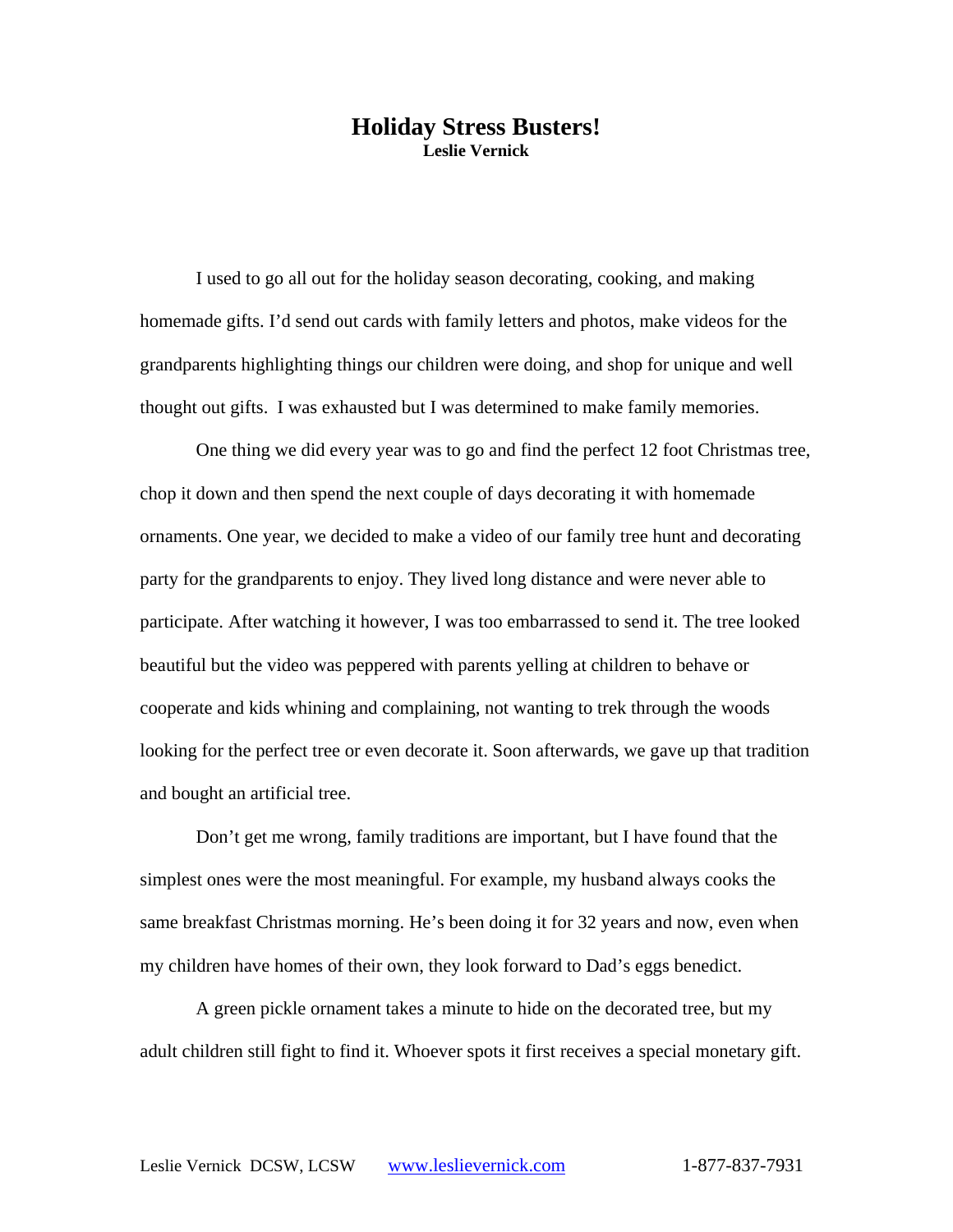Our Christmas Eve tradition started as an accident. We invited some of our non-Christian friends to our Christmas Eve church service and out to dinner, never thinking that nothing would be open on Christmas Eve. But we found a Chinese restaurant and we've been going there with these same friends every Christmas Eve for over 20 years.

 Families thrive on shared memories and rituals. These traditions don't need to be elaborate or expensive but serve an important function. They create a culture that defines your family and the best traditions generate a feeling of togetherness, warmth, fun and goodwill.

If you find your holidays stressful because you're trying to do too much, then you're missing the point. Simplify. Cut the excess and discover that your family can have more fun and better memories when you're calm and less stressed. Below are some tips that will help you.

#### **Prioritize and Budget Your Resources**

No one can do it all. We all only have so much time, energy and money to spend. If we want to spend it well, we need to clarify what's most important to us and our family this holiday season. Is it making time to go to a holiday concert or ballet? Cooking a wonderful meal? Baking cookies with your children? Spending quality time with friends and family? Shop and beautifully wrap all your presents?

After you've listed everything you'd like to do, be realistic. Do you have the resources (time, energy and money) to accomplish these things? Or are you going to stress yourselves out by overextending yourself? Don't do that.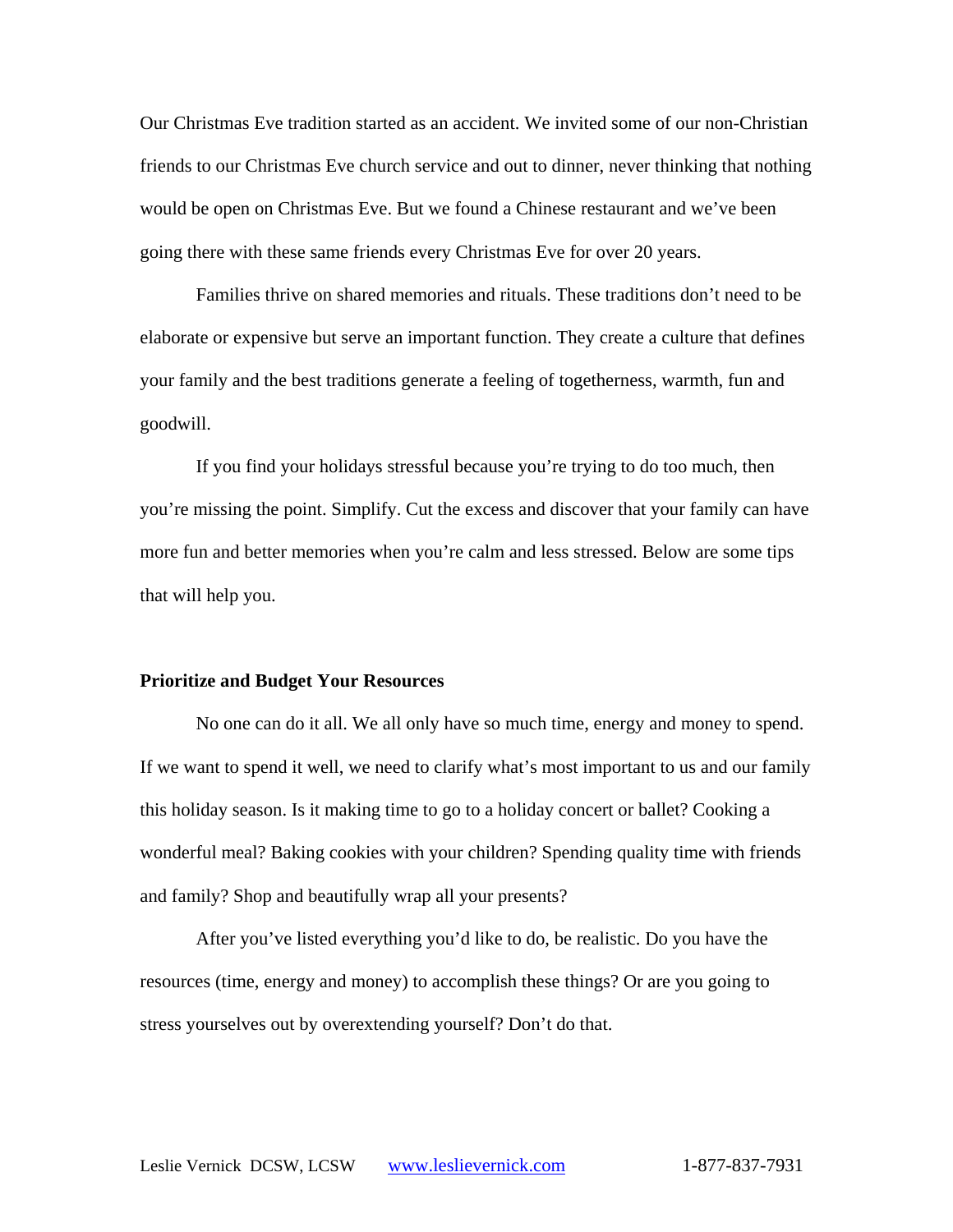Instead, out of the list of what you'd like to do, choose the **most** important things. Be intentional about using your resources for those things. The rest simplify or let go.

## **Simplify**

When my children were small I wanted us to bake a birthday cake for Jesus. But the week before Christmas was always hectic and what seemed like a good idea, now felt stressful and burdensome to accomplish. Here's a simple solution. Instead of baking a cake, when you're at the grocery store, buy plain white frosted cupcakes. Get tubes of sprinkles, eatable glitter, and frosting and let the kids decorate their own "cake" for Jesus' birthday. Instead of holiday baking, you can do the same with plain sugar or gingerbread cookies.

Gift cards work. You don't *have* to send out Christmas cards this year with a picture of the family on it, in fact, you don't have to send them out at all. Your house doesn't *have* to look like a Norman Rockwell painting. A lot of holiday stress can be avoided if we don't put so much pressure on ourselves to do it all beautifully or perfectly. Good enough is OK.

One year we cut a Christmas tree down ourselves, got it up in the stand put the lights on but never got the tree ornaments on. It still looked beautiful and we all remember that as one of our best Christmas'.

#### **Pay Attention to Your Mood and Your Body**

One of the ways I can tell that I'm doing too much is that my "being" is compromised by my "doing". In other words I've used up my energy resource and I'm overdrawn. As a result I'm tired and crabby. I'm short tempered or irritable with my husband or children when they're bothering me and keeping me from accomplishing all I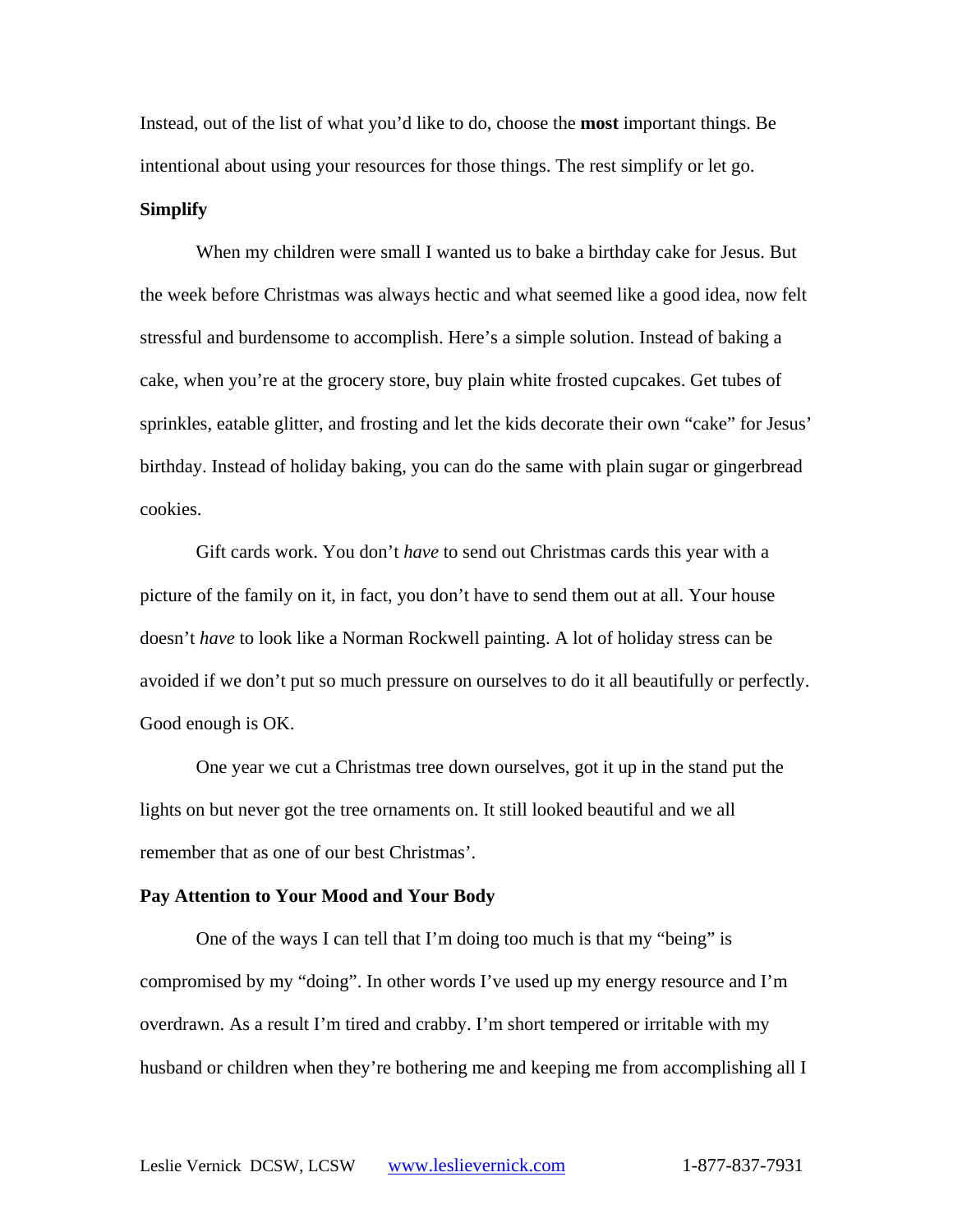*HAVE* to do. What that says to me is that I'm doing too much. Something has to go and I don't want it to be my relationships.

Another problem with the holidays is that we tend to eat too much and skip our exercise because of our busy schedule. As a result, we gain weight, feel bloated and sluggish.

Although I'm not suggesting your skip the wonderful foods available at your holiday festivities, be mindful of how much you're eating and what your body is telling you. You might then choose to eat much healthier during the week so you can splurge a little on the weekends or special events.

Eat some fruit or a cup of vegetable soup before going to a holiday party so you're not ravenous. You can still indulge, but you probably won't eat as much junk.

## **Make Time for Quiet Prayer**

Oswald Chambers tells us that the great enemy of the life of faith is not sin but the good that is not good enough. I love the story in Mark 1:29-39 where Jesus was pressured by the whole town to continue to stay and do more healing. It was during his time of quiet prayer however, that Jesus clarified his purpose. He discerned what was best, and didn't settle for doing what people expected from him.

Planned times of quiet and solitude are a good balance for the hectic pace of the holidays. Guarding our quiet time with God helps us more fully experience his presence throughout the day.

Many of us use prayer as a way to change a stressful situation. Although this is not a bad idea, prayer often does not change the situation as much as it changes us. As we